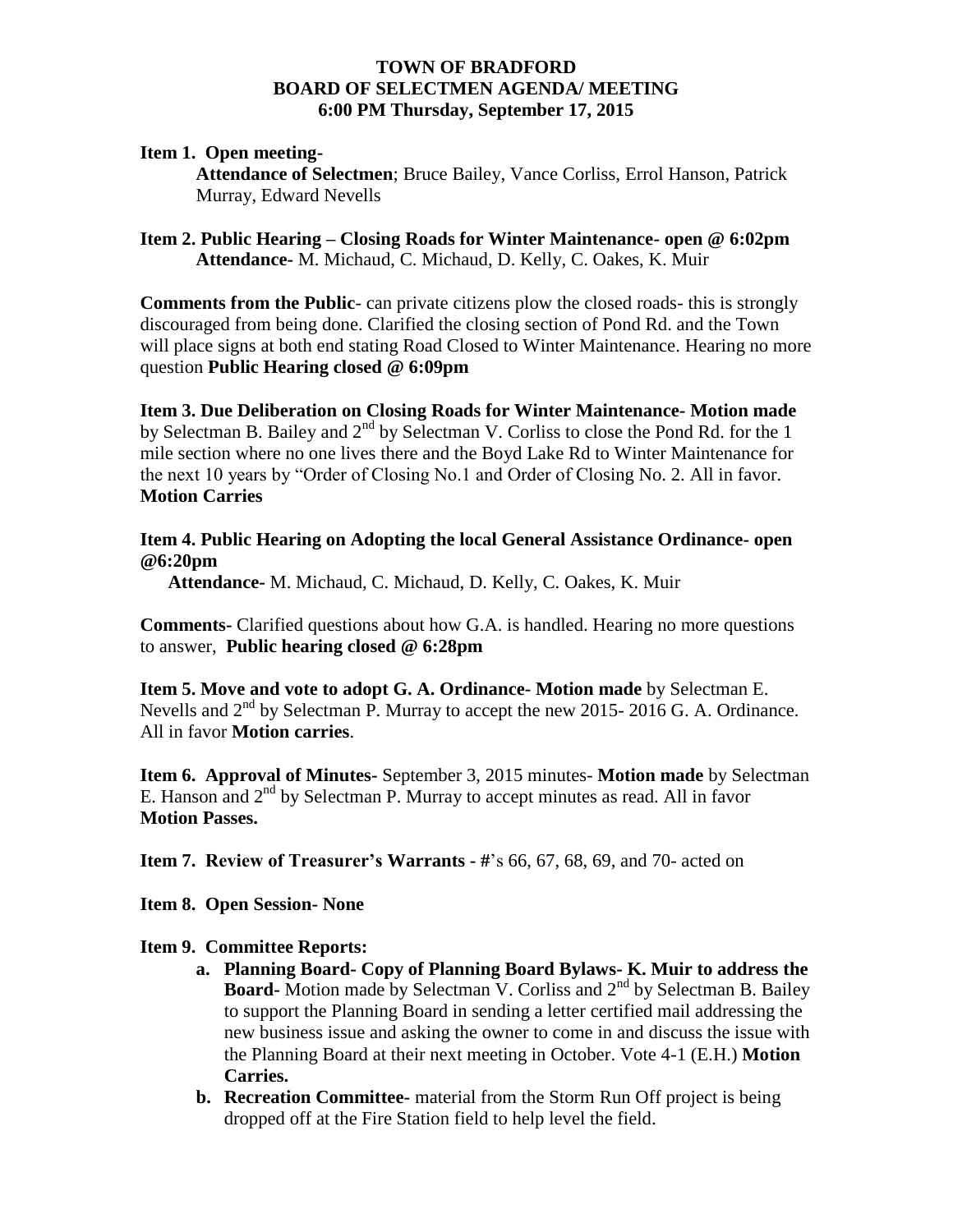**c. Fire Department-** 17-1 relief valve –and other leaks – repair cost \$4,000, it still won't pass pump test but if they de-rate it down to 750 g-rpm will pass, its' a 29 yr. old truck with a 25 yr. old pump.

Grants are opening up for new fire trucks, \$400,000 town match \$20,000 . Concerns- 1. garage doors will the newer trucks fit through them, 2. Town matching would need to be covered by loan. The Fire Dept. and the Town do need to come up with a long term truck replacement plan.

Grants open for new air packs ours expire 2018- up to \$100,000 town match \$5,000.00

Along with Rec Dept. the Fire Dept. is looking at running a wk. long firefighter summer camp for 10-14yr olds. (*We are covered in our insurance for this type of activity)*

**Motion made-** by Selectman B. Bailey and 2<sup>nd</sup> by Selectman V. Corliss to sell the snow plow from the Fire Dept. ATV for \$100.00 if the buyer is interested in it. All in favor- **Motion Carries**

d. **Road Commissioner-** Williams Rd.- completed almost done on Atkinson Rd. (needs some ditching)- gravel passed test before and once it was placed on the road. Have calcium new pieces and starting on fall grading- Charleston menwe are getting 40 hrs. of brush cutting in October.

# **Item 6. Old Business:**

- **a. Meet with Assessor agent- R. Thibodeau-**explained that we can drop collecting personal property tax which would include the excise we collect on tractor but the State will keep the valuation of \$ 800,000.00 plus which affects our county tax. When doing personal property there is a depreciation that is taken into account. Business receive back minimum of 90% of the personal property tax they pay.
- **b. Step two of Withdrawal from School District-** A discussion was held to what needed to be done if there was going to be an article on the Nov.  $3<sup>rd</sup>$ municipal ballot. A motion was made for an article to go on the municipal ballot if Step 2 of the withdrawal process of the Citizen Petition was going forth on Nov. 3rd if not that motion made will becomes null and void. *On Monday September 21st the Town Office was notified that there would be n*o *article for the Nov.3rd election. All motions and votes from Selectmen's meeting on September 17th in reference to the Citizen Petition are null and void for there is no municipal ballot. The Citizen Petition has been put on hold until January, if it does go for a vote at Town Meeting an article needs to be written up and in the Town Office no later than January 25, 2016. Motions made by the Selectmen at the January Selectmen's meetings for an article to be put on the warrant along with public hearings scheduled.*
- **c. Storm Run Off Project-** will have to build the road up, blasting so far a no. Clay passed testing, Jodie from Sewall approved it. One more test to past and that is compaction but won't know that until it is being laid out in the ponds.
- **d. Maintenance hours (manual labor) for the Town –** information for you to look at and start thinking about next year's budget. The hours on the sheet are total man hours.

# **Item 7. New Business:**

**a. Recognizing oldest citizen with plaque-** this was done in the past and the tradition has been lost shortly after we stop giving out the Boston Cane. Do we want to start this tradition back up again? **Motion made** by Selectman V.